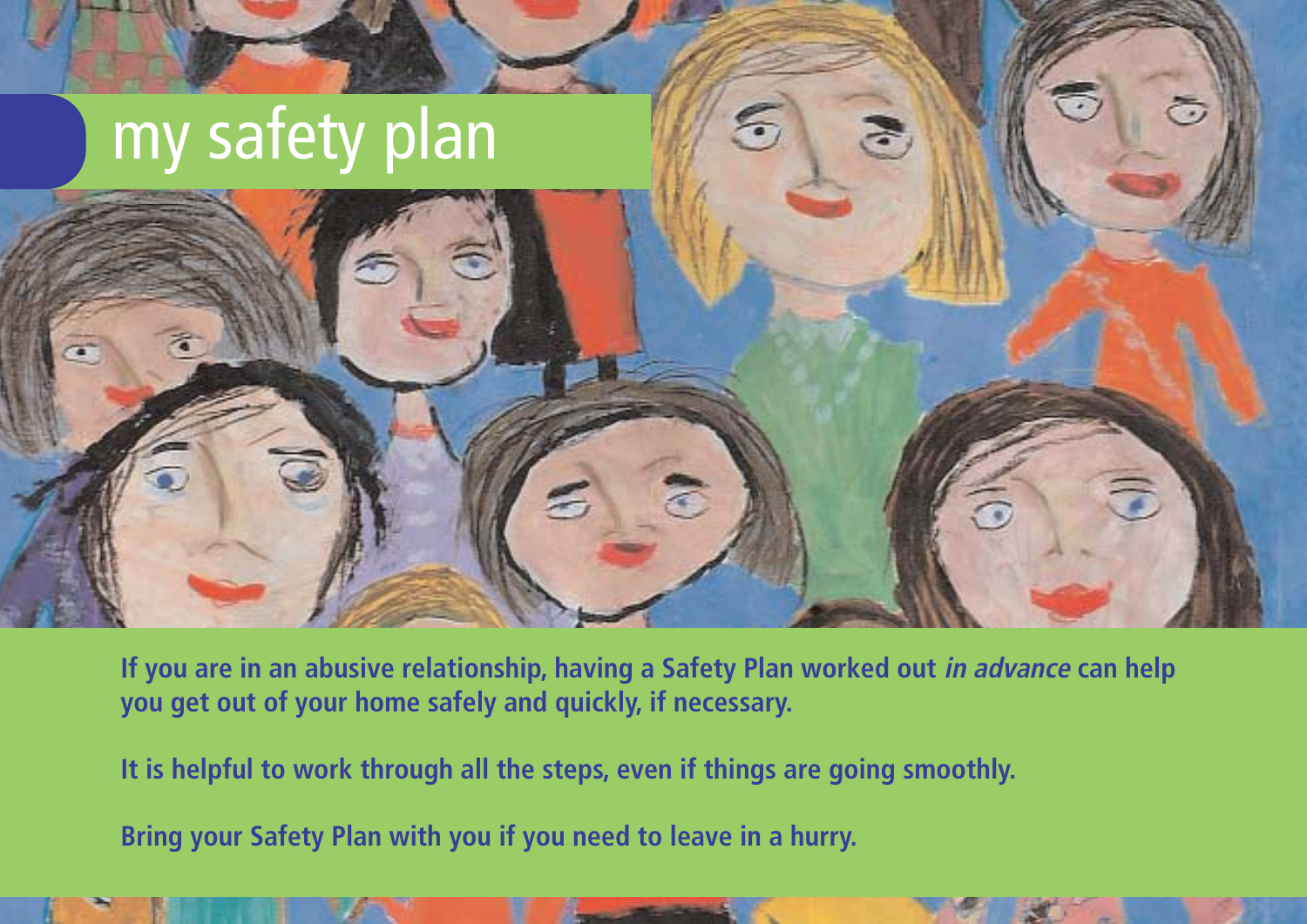## Think about

- Where you can go to make a telephone call;
- A safe place where you can go to stay in an emergency. This may be with a friend or relative, a woman's refuge, a hotel or a B&B;
- The telephone number of the safe place;
- How to get to the safe place. Decide how you will get there at different times eg. day or night;
- The number of a local taxi firm:
- What to tell the children, and how to tell it to them, when you need to put the Safety Plan into action.

Women's Aid FREE National Helpline

☎1800 341900

10am-10pm, 7 days a week

# STEP ONE STEP TWO

### Write down:

- important phone numbers your family's essential medicines
- your RSI/ PPS or Claim No. your Child Benefit Book No
- Taxi and <mark>참</mark> Doctor  $\sqrt{a}$ Garda Station ☎ Law Centre/ Solicitor  $\boxed{\mathbf{x}}$ District Court **☞** Health Centre (CWO)  $\sqrt{2}$ Social Welfare Office  $\frac{1}{2}$ Housing Department  $|\mathbf{\bar{x}}|$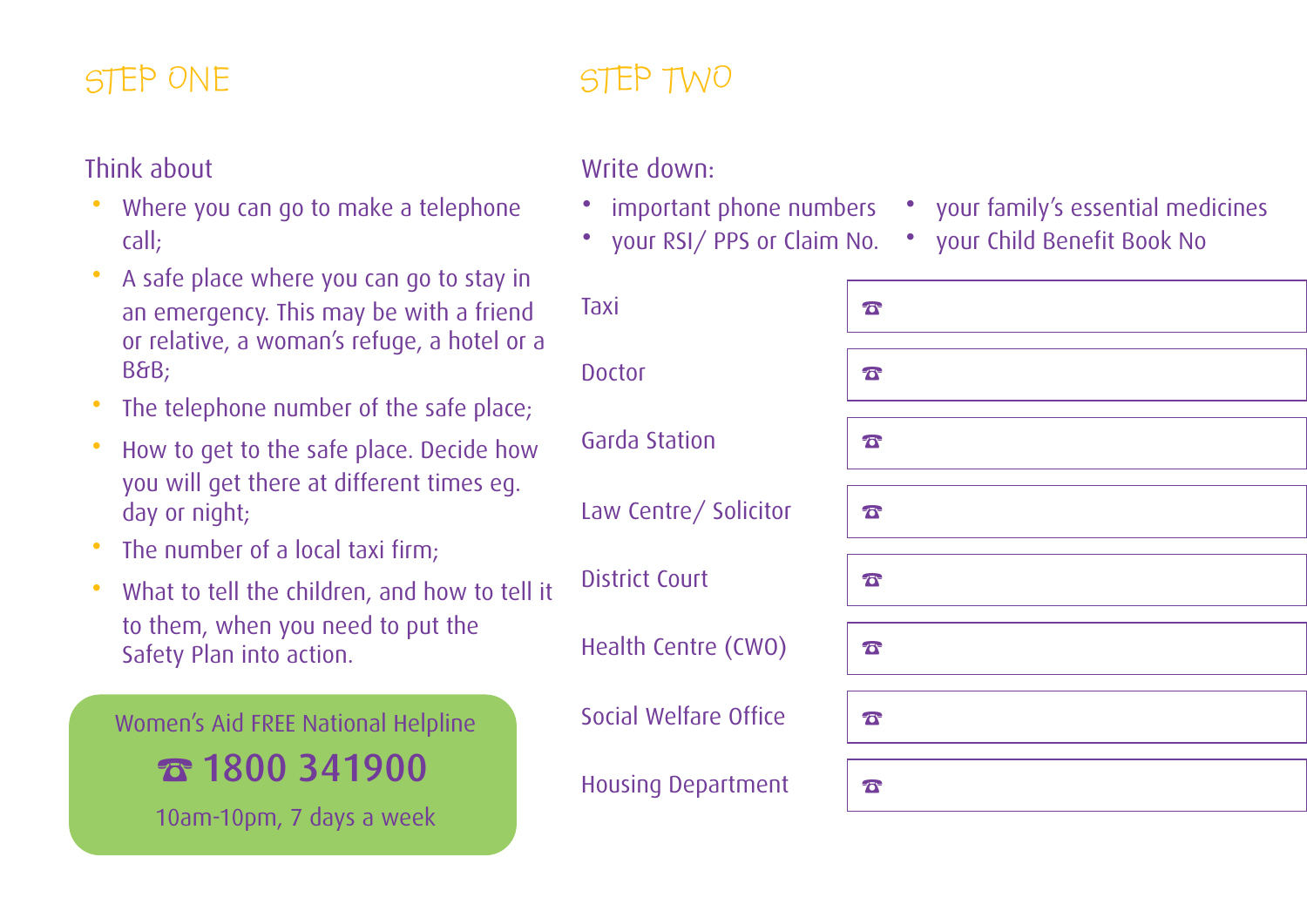| Women's Refuge/ Support Service <b>T</b> |                       |
|------------------------------------------|-----------------------|
| <b>Rape Crisis Centre</b>                | $\boldsymbol{\sigma}$ |
|                                          |                       |
| Family / Friends                         | $\mathbf{T}$          |
| $\boldsymbol{\sigma}$                    | $\mathbf{T}$          |
| $\overline{\mathbf{C}}$                  | $\sigma$              |
| <b>Others</b>                            | $\mathbf{T}$          |
| $\sigma$                                 | $\mathbf{T}$          |
| <b>Essential Medicines</b>               |                       |
|                                          |                       |
|                                          |                       |
| RSI/PPS/ Claim No.                       |                       |

Child Benefit Book No.

## STEP THREE

Collect together the following items. Hide them somewhere you can get them in a hurry.

- Enough money to get to a safe place by bus or taxi;
- An extra set of keys for your home;
- An extra set of keys for your car (if you have one)
- Extra clothes for you and your children.

It may be a good idea to put them in a bag and store it with a friend.